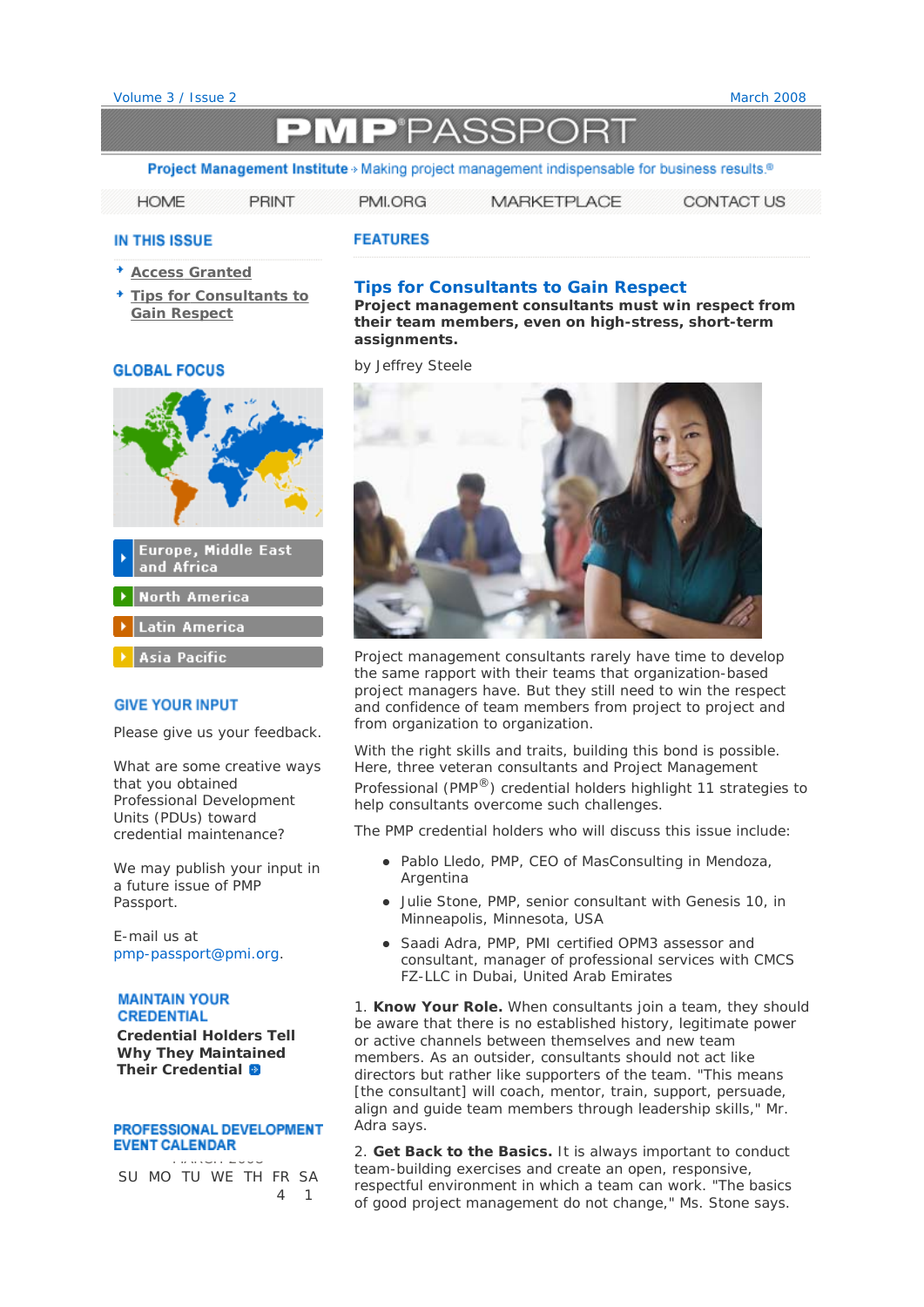2 3 4 5 678 9 10 11 12 13 14 15 16 17 18 19 20 21 22 23 24 25 26 27 28 29 30 31

Click on the highlighted dates for event information.

# **View all events**

## **Need PDUs?**

Earn 17 Professional Development Units (PDUs) at PMI Global Congress 2008— EMEA to be held 19–21 May in St. Julians, Malta. Register now to take advantage of early registration pricing. <sup>•</sup>

There are more than 900 **PMI Registered Education Providers** (R.E.P.s) worldwide, and the courses offered by them are preapproved for PDUs. Find an R.E.P. near you. <sup>19</sup>

### **CERTIFICATION CORNER**

## **The PMI Examination Score Reports Get a New Look**

**Question & Answer Forum** Have a question about your credential? The Q&A Forum has the answers.

Send a question to PMI's Certification Team.

3. **Make All Team Members Feel Comfortable.** Highlight the fact that a consultant arrives for a relatively short period of time with a specific objective and poses no threat to existing management and team members. This enables honest, unbiased communication leading to successful relationships and trust, says Mr. Adra.

4. **Show Empathy.** Though the consultant may receive formal power written in the project charter, team members will not buy into consultants' input unless those consultants perceive and respond to team members' feelings, Mr. Lledo says.

5. **Talk to the Right People.** "I always listen for the unexpected," Ms. Stone says. "I may be talking to the wrong person for [what I need]. The client's organizational chart may be configured in a way I don't expect, and I really need to talk to someone who has the responsibility for the [issue] I am dealing with, but may not have the expected title."

6. **Keep Your Sense of Humor.** Project complexity and technical challenges should not prevent consultants from seeing the lighter side of the situation when the opportunity arises. Doing so can build rapport, Mr. Lledo says.

7. **Share Knowledge from Outside Projects.** The consultant's position, which is external to the organization, can be an asset. "Often, my internal full-time employee counterparts see me as a great source of outside knowledge, industry best practices, lessons learned from other similar efforts and cutting edge information from relevant vendors," Ms. Stone says.

8. **Invigorate the Team.** It is not necessary to come into a project and immediately adopt all of the team's viewpoints. Instead, feel comfortable sharing your outsider's perspective. "The normal resistance to change is minimized, especially when the new approach projects improved forecasts," Mr. Adra says.

9. **Do Your Homework.** A theoretical and practical understanding of the project as well as in-depth knowledge of the organization is vital. This is usually acquired through research and interviews. "However, it's harder to show your team members your knowledge if you lack empathy and humor," Mr. Lledo says.

10. **Be a Good Communicator.** There is no quality more crucial to relationship building than effective communication skills. "The [consultant] will use common language understood by every stakeholder and in this way he or she will assure good feedback between the parties involved," Mr. Lledo says.

11. **Be a Leader.** Project management and consulting are relationship driven. "Both consultants and project managers have to inspire, lead and convince others over whom they have no direct control to carry out tasks that will fulfill deliverables, projects and efforts supporting the client's bottom line," Ms. Stone says.

**Jeffrey Steele** is a Chicago, Illinois, USA-based freelance writer who has contributed to the e-publication *Your Business Advisor*.

مصما

© 2008 Project Management Institute, Inc. All rights reserved.

"PMI", the PMI logo, "Making project management indispensable for business results", "PMP", the PMP logo, "CAPM", and SeminarsWorld are registered marks of Project Management Institute, Inc. "Program Management Professional (PgMP)" and "eSeminarsWorld" are service marks of Project Management Institute, Inc.